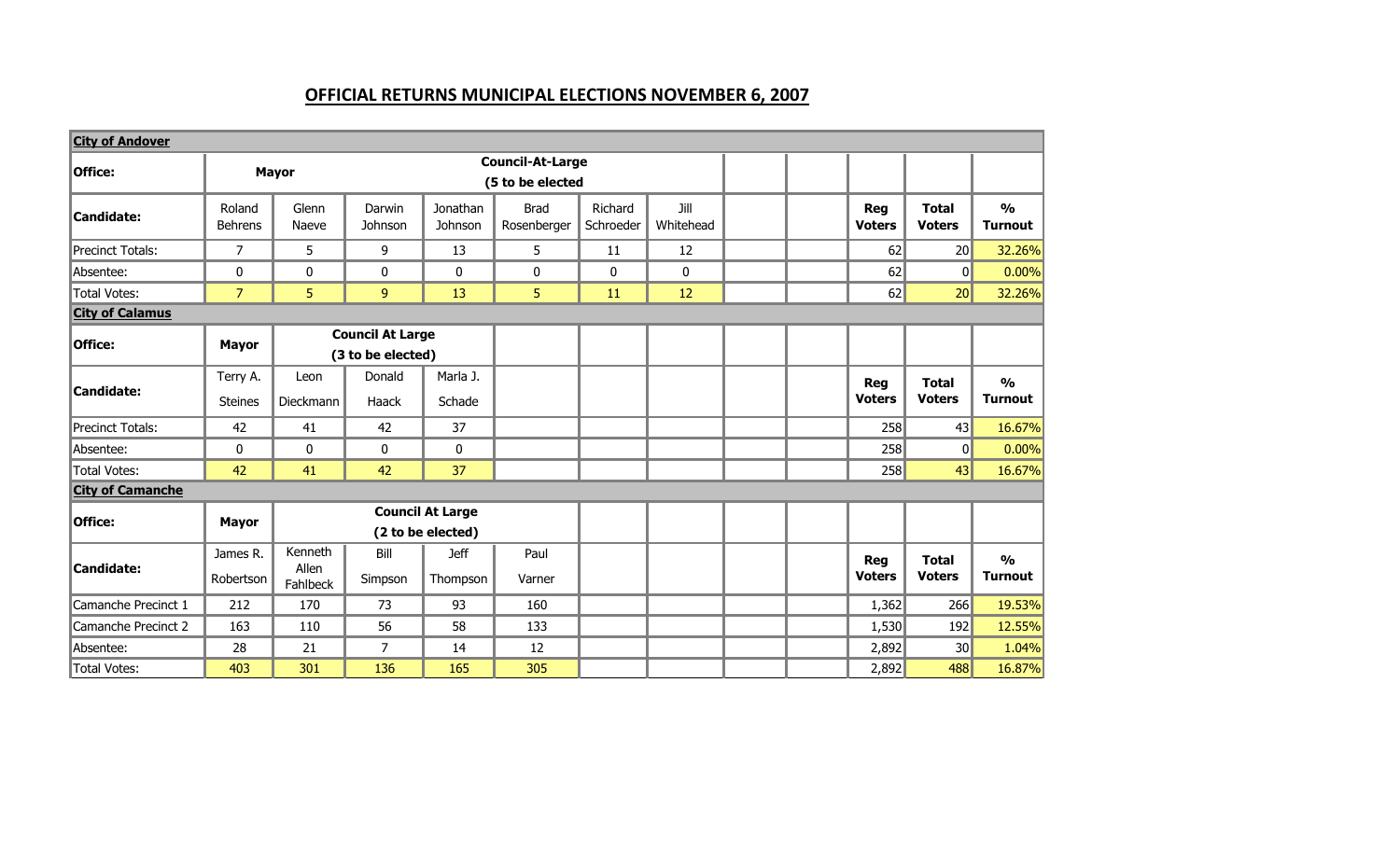| <b>City of Charlotte</b> |                     |                  |                                              |                           |                                                                     |                       |                                |                 |                         |                      |                               |                                 |
|--------------------------|---------------------|------------------|----------------------------------------------|---------------------------|---------------------------------------------------------------------|-----------------------|--------------------------------|-----------------|-------------------------|----------------------|-------------------------------|---------------------------------|
| Office:                  | <b>Mayor</b>        |                  | <b>Council At Large</b><br>(2 to be elected) |                           | <b>Council At Large</b><br>(to fill a vacancy)<br>(1 to be elected) |                       |                                |                 |                         |                      |                               |                                 |
| Candidate:               | Marty J.<br>Jahn    | Perry J.<br>Lamp |                                              | Dale Rathje Dave Roling   |                                                                     |                       |                                |                 |                         | <b>Reg</b><br>Voters | <b>Total</b><br><b>Voters</b> | $\frac{0}{0}$<br><b>Turnout</b> |
| Precinct Totals:         | 47                  | 49               | 11                                           | 8                         |                                                                     |                       |                                |                 |                         | 239                  | 58                            | 24.27%                          |
| Absentee:                | 3                   | 3                | $\boldsymbol{0}$                             | $\overline{2}$            |                                                                     |                       |                                |                 |                         | 239                  | 3 <sup>l</sup>                | 1.26%                           |
| Total Votes:             | 50                  | 52               | 11                                           | 10                        | $\mathbf{0}$                                                        |                       |                                |                 |                         | 239                  | 61                            | 25.52%                          |
| <b>City of Clinton</b>   |                     |                  |                                              |                           |                                                                     |                       |                                |                 |                         |                      |                               |                                 |
| Office:                  |                     | <b>Mayor</b>     |                                              |                           | <b>Council At Large</b>                                             |                       | <b>2nd Ward Council</b>        |                 | <b>4th Ward Council</b> |                      |                               |                                 |
|                          |                     |                  | (1 to be elected)                            |                           |                                                                     |                       | (1 to be elected)              |                 | (1 to be elected)       |                      |                               |                                 |
| Candidate:               | Rodger E.J.<br>Holm | Joshua<br>Meyer  | Conner<br>Anderson                           | Ginger I.<br><b>Busby</b> | Mark S.<br>Vulich                                                   | Michael J.<br>Kearney | Write-In<br>Pamela<br>Graboski | Paul<br>Gassman | Charles H.<br>Horner    | Reg<br><b>Voters</b> | <b>Total</b><br><b>Voters</b> | $\frac{0}{0}$<br><b>Turnout</b> |
| Ward 1 Precinct 1        | 87                  | 79               | 45                                           | 27                        | 92                                                                  |                       |                                |                 |                         | 1,605                | 168                           | 10.47%                          |
| Ward 1 Precinct 2        | 134                 | 171              | 87                                           | 20                        | 195                                                                 |                       |                                |                 |                         | 2,054                | 305                           | 14.85%                          |
| Ward 2 Precinct 1        | 125                 | 118              | 79                                           | 28                        | 128                                                                 | 181                   | 32                             |                 |                         | 2,021                | 249                           | 12.32%                          |
| Ward 2 Precinct 2        | 318                 | 249              | 179                                          | 46                        | 324                                                                 | 381                   | 117                            |                 |                         | 2,423                | 573                           | 23.65%                          |
| Ward 3 Precinct 1        | 248                 | 160              | 107                                          | 33                        | 247                                                                 |                       |                                |                 |                         | 2,184                | 412                           | 18.86%                          |
| Ward 3 Precinct 2        | 330                 | 173              | 117                                          | 33                        | 337                                                                 |                       |                                |                 |                         | 2,354                | 504                           | 21.41%                          |
| Ward 4 Precinct 1        | 320                 | 202              | 187                                          | 37                        | 290                                                                 |                       |                                | 306             | 202                     | 2,204                | 525                           | 23.82%                          |
| Ward 4 Precinct 2        | 293                 | 168              | 144                                          | 44                        | 248                                                                 |                       |                                | 231             | 211                     | 2,208                | 461                           | 20.88%                          |
| Absentee:                | 271                 | 160              | 134                                          | 37                        | 252                                                                 | 113                   | 20                             | 59              | 54                      | 17,053               | 441                           | 2.59%                           |
| Total Votes:             | 2,126               | 1,480            | 1,079                                        | 305                       | 2,113                                                               | 675                   | 169                            | 596             | 467                     | 17,053               | 3638                          | 21.33%                          |
| <b>City of Delmar</b>    |                     |                  |                                              |                           |                                                                     |                       |                                |                 |                         |                      |                               |                                 |
| Office:                  |                     | <b>Mayor</b>     |                                              |                           | <b>Council At Large</b><br>(3 to be elected)                        |                       |                                |                 |                         |                      |                               |                                 |
| Candidate:               | Patty<br>Hardin     | Glen E.<br>Karr  | Patrick R.<br>Koob                           | Douglas<br>Goodall        | Steven J.<br><b>Jebsen</b>                                          | Jennifer<br>Karr      | Joseph J.<br>Trenkamp          |                 |                         | <b>Reg</b><br>Voters | <b>Total</b><br><b>Voters</b> | $\frac{0}{0}$<br><b>Turnout</b> |
| Precinct Totals:         | 91                  | 8                | 20                                           | 102                       | 105                                                                 | 34                    | 96                             |                 |                         | 337                  | 120                           | 35.61%                          |
| Absentee:                | 3                   | 0                | $\boldsymbol{0}$                             | 3                         | 3                                                                   | $\mathbf{1}$          | $\overline{2}$                 |                 |                         | 337                  | $\vert$ 3                     | 0.89%                           |
| Total Votes:             | 94                  | 8                | 20                                           | 105                       | 108                                                                 | 35                    | 98                             |                 |                         | 337                  | 123                           | 36.50%                          |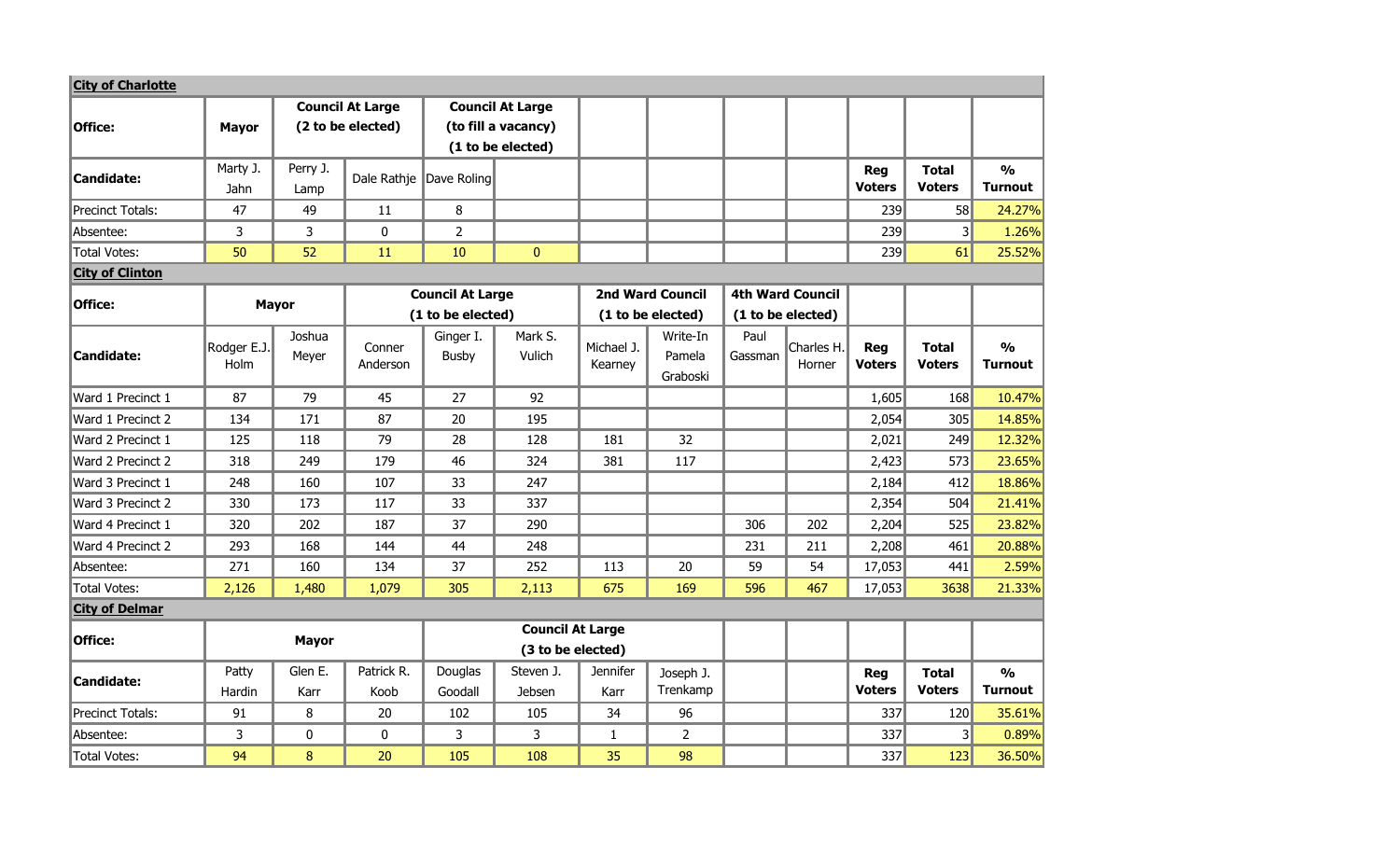| <b>City of DeWitt</b>      |                           |                                              |                         |                         |                       |                         |                     |  |                             |                               |                                 |
|----------------------------|---------------------------|----------------------------------------------|-------------------------|-------------------------|-----------------------|-------------------------|---------------------|--|-----------------------------|-------------------------------|---------------------------------|
| Office:                    |                           |                                              |                         | <b>Council At Large</b> |                       | <b>1st Ward Council</b> |                     |  |                             |                               |                                 |
|                            |                           | <b>Mayor</b>                                 |                         | (2 to be elected)       |                       | (1 to be elected)       |                     |  |                             |                               |                                 |
| Candidate:                 | Richard<br>Mohr           | Donald J.<br>Thiltgen                        | <b>Steven</b><br>Grau   | Kurt<br>Ketelsen        | Verlyn R.<br>Scheckel | David<br>Bauer          | Carole J.<br>Dunkin |  | Reg<br><b>Voters</b>        | <b>Total</b><br><b>Voters</b> | $\frac{0}{0}$<br><b>Turnout</b> |
| DeWitt Precinct 1          | 214                       | 252                                          | 182                     | 309                     | 280                   | 197                     | 263                 |  | 1,636                       | 470                           | 28.73%                          |
| DeWitt Precinct 2          | 199                       | 394                                          | 183                     | 422                     | 394                   |                         |                     |  | 1,912                       | 596                           | 31.17%                          |
| Absentee:                  | 28                        | 41                                           | 28                      | 53                      | 40                    | 18                      | 13                  |  | 3,548                       | 69                            | 1.94%                           |
| Total Votes:               | 441                       | 687                                          | 393                     | 784                     | 714                   | 215                     | 276                 |  | 3,548                       | 1,135                         | 31.99%                          |
| <b>City of Goose Lake</b>  |                           |                                              |                         |                         |                       |                         |                     |  |                             |                               |                                 |
| Office:                    | <b>Mayor</b>              |                                              | <b>Council At Large</b> |                         |                       |                         |                     |  |                             |                               |                                 |
|                            |                           |                                              | (2 to be elected)       |                         |                       |                         |                     |  |                             |                               |                                 |
| <b>Candidate:</b>          | Paul<br>Doyle             | David<br>Richards                            | Patsey<br>Farrell       | Kim<br>Point            |                       |                         |                     |  | <b>Reg</b><br><b>Voters</b> | <b>Total</b><br><b>Voters</b> | $\frac{0}{0}$<br><b>Turnout</b> |
| Precinct Totals:           | 17                        | 21                                           | 28                      | 32                      |                       |                         |                     |  | 147                         | 40                            | 27.21%                          |
| Absentee:                  | $\pmb{0}$                 | $\pmb{0}$                                    | $\mathbf 0$             | $\bf{0}$                |                       |                         |                     |  | 147                         | 0                             | 0.00%                           |
| Total Votes:               | 17                        | 21                                           | 28                      | 32                      |                       |                         |                     |  | 147                         | 40                            | 27.21%                          |
| <b>City of Grand Mound</b> |                           |                                              |                         |                         |                       |                         |                     |  |                             |                               |                                 |
| Office:                    | <b>Mayor</b>              |                                              | <b>Council At Large</b> |                         |                       |                         |                     |  |                             |                               |                                 |
|                            |                           |                                              | (2 to be elected)       |                         |                       |                         |                     |  |                             |                               |                                 |
| Candidate:                 | Daniel<br>Behr            | Sarah Ann<br>Beuthien                        | Michael T.<br>Lawson    | Jean M.<br>Maher        |                       |                         |                     |  | <b>Reg</b><br><b>Voters</b> | <b>Total</b><br><b>Voters</b> | $\frac{1}{2}$<br><b>Turnout</b> |
| Precinct Totals:           | 82                        | 42                                           | 70                      | 59                      |                       |                         |                     |  | 446                         | 91                            | 20.40%                          |
| Absentee:                  | 0                         | $\pmb{0}$                                    | $\mathbf 0$             | $\mathbf 0$             |                       |                         |                     |  | 446                         | $\Omega$                      | 0.00%                           |
| Total Votes:               | 82                        | 42                                           | 70                      | 59                      |                       |                         |                     |  | 446                         | 91                            | 20.40%                          |
| <b>City of Lost Nation</b> |                           |                                              |                         |                         |                       |                         |                     |  |                             |                               |                                 |
| Office:                    | <b>Mayor</b>              | <b>Council At Large</b><br>(2 to be elected) |                         |                         |                       |                         |                     |  |                             |                               |                                 |
| <b>Candidate:</b>          | <b>James</b><br>Schroeder | Andrew<br>Burmeister                         | Clayton M.<br>Ketchum   | Gary<br>Spinler         | Sharon<br>Steiner     |                         |                     |  | <b>Reg</b><br><b>Voters</b> | <b>Total</b><br><b>Voters</b> | $\frac{1}{2}$<br><b>Turnout</b> |
| Precinct Totals:           | 98                        | 29                                           | 14                      | 60                      | 51                    |                         |                     |  | 291                         | 103                           | 35.40%                          |
| Absentee:                  | $\overline{2}$            | $\overline{2}$                               | 1                       | 0                       | 0                     |                         |                     |  | 291                         | 2                             | 0.69%                           |
| Total Votes:               | 100                       | 31                                           | 15                      | 60                      | 51                    |                         |                     |  | 291                         | 105                           | 36.08%                          |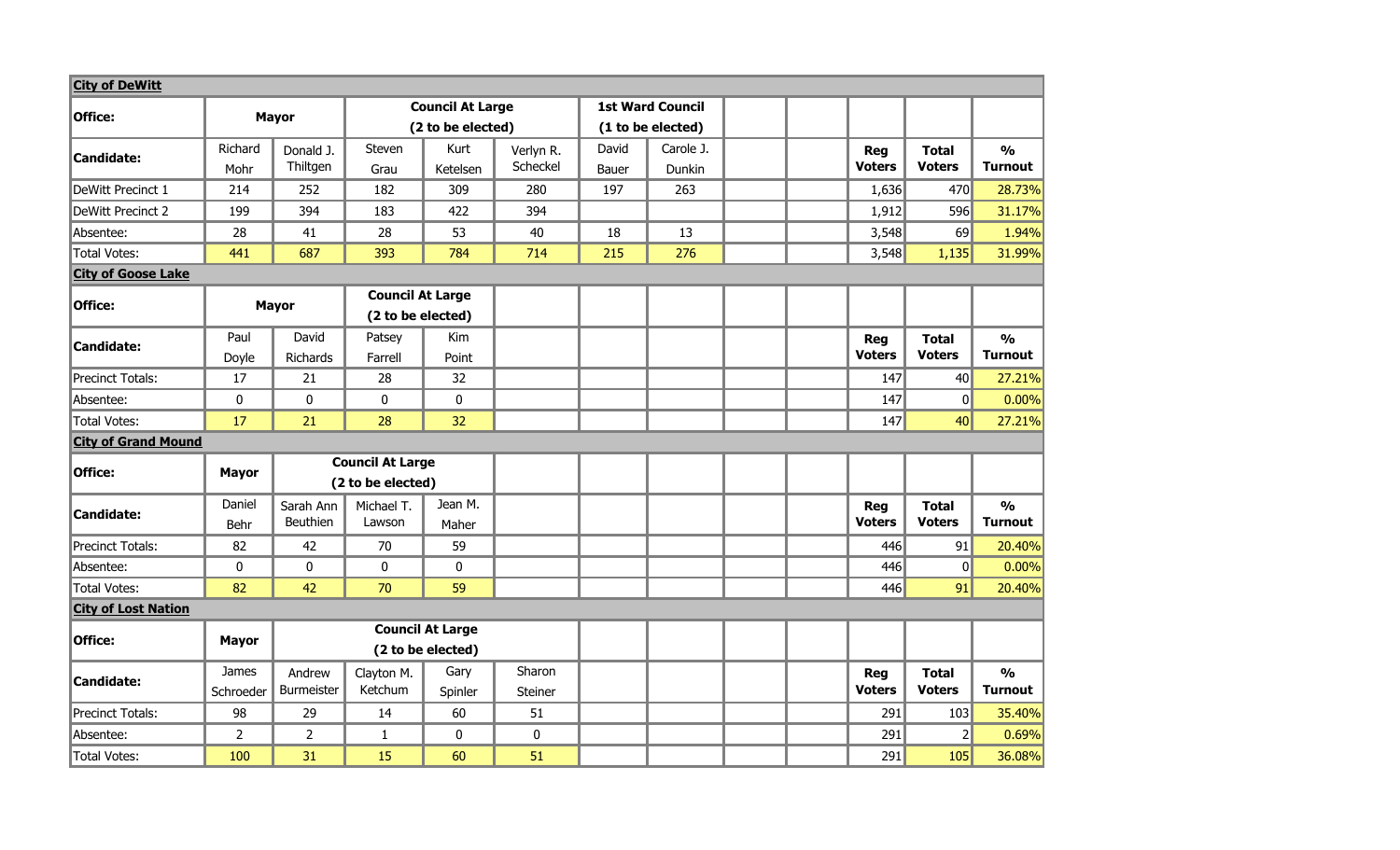| <b>City of Low Moor</b> |              |              |                         |                   |                         |              |  |  |  |               |                |                |
|-------------------------|--------------|--------------|-------------------------|-------------------|-------------------------|--------------|--|--|--|---------------|----------------|----------------|
|                         |              |              |                         |                   | <b>Council At Large</b> |              |  |  |  |               |                |                |
| <b>Office:</b>          | <b>Mayor</b> |              |                         |                   | (5 to be elected)       |              |  |  |  |               |                |                |
|                         | Richard L.   | Donald D.    | Thomas                  | <b>Brenda</b>     | Marla                   | <b>Steve</b> |  |  |  | Reg           | <b>Total</b>   | $\frac{1}{2}$  |
| Candidate:              | Meland       | <b>Byers</b> | Goldensoph              | Larkey            | Seidell                 | Jones        |  |  |  | <b>Voters</b> | <b>Voters</b>  | <b>Turnout</b> |
| Precinct Totals:        | 29           | 28           | 25                      | 22                | 29                      | 10           |  |  |  | 179           | 34             | 18.99%         |
| Absentee:               | 0            | $\mathbf 0$  | $\mathbf 0$             | $\mathbf 0$       | 0                       | 0            |  |  |  | 179           | $\mathbf{0}$   | 0.00%          |
| <b>Total Votes:</b>     | 29           | 28           | 25                      | 22                | 29                      | 10           |  |  |  | 179           | 34             | 18.99%         |
| <b>City of Toronto</b>  |              |              |                         |                   |                         |              |  |  |  |               |                |                |
| Office:                 |              |              | <b>Council At Large</b> |                   |                         |              |  |  |  |               |                |                |
|                         | <b>Mayor</b> |              |                         | (5 to be elected) |                         |              |  |  |  |               |                |                |
| Candidate:              | Amber        | Michele      | William E.              | <b>Bruce</b>      | Connie                  | Dana         |  |  |  | <b>Reg</b>    | <b>Total</b>   | $\frac{0}{0}$  |
|                         | Hayes        | Calef        | Eiselstein              | Ewoldt            | Likens                  | Pelley       |  |  |  | <b>Voters</b> | <b>Voters</b>  | <b>Turnout</b> |
| Precinct Totals:        | 6            | 12           | 14                      | 14                | 7                       | 16           |  |  |  | 84            | 17             | 20.24%         |
| Absentee:               | 0            | 2            | $\mathbf 0$             | 2                 | 2                       | 0            |  |  |  | 84            | $\overline{2}$ | 2.38%          |
| Total Votes:            | 6            | 14           | 14                      | 16                | 9                       | 16           |  |  |  | 84            | 19             | 22.62%         |
| <b>City of Welton</b>   |              |              |                         |                   |                         |              |  |  |  |               |                |                |
| Office:                 |              |              | <b>Council At Large</b> |                   |                         |              |  |  |  |               |                |                |
|                         |              | <b>Mayor</b> | (2 to be elected)       |                   |                         |              |  |  |  |               |                |                |
|                         | Casey        | Janet L.     | Edward M.               | Sandy             |                         |              |  |  |  | <b>Reg</b>    | <b>Total</b>   | $\frac{0}{0}$  |
| Candidate:              | Hootman      | Huffman      | Novak                   | Walker            |                         |              |  |  |  | <b>Voters</b> | <b>Voters</b>  | <b>Turnout</b> |
|                         |              | (Winner)     |                         |                   |                         |              |  |  |  |               |                |                |
| Precinct Totals:        | 25           | 22           | 39                      | 7                 |                         |              |  |  |  | 118           | 47             | 39.83%         |
| Absentee:               | $\mathbf{1}$ | 4            | 3                       | $\overline{2}$    |                         |              |  |  |  | 118           | 5 <sup>1</sup> | 4.24%          |
| Total Votes:            | 26           | 26           | 42                      | 9                 |                         |              |  |  |  | 118           | 52             | 44.07%         |